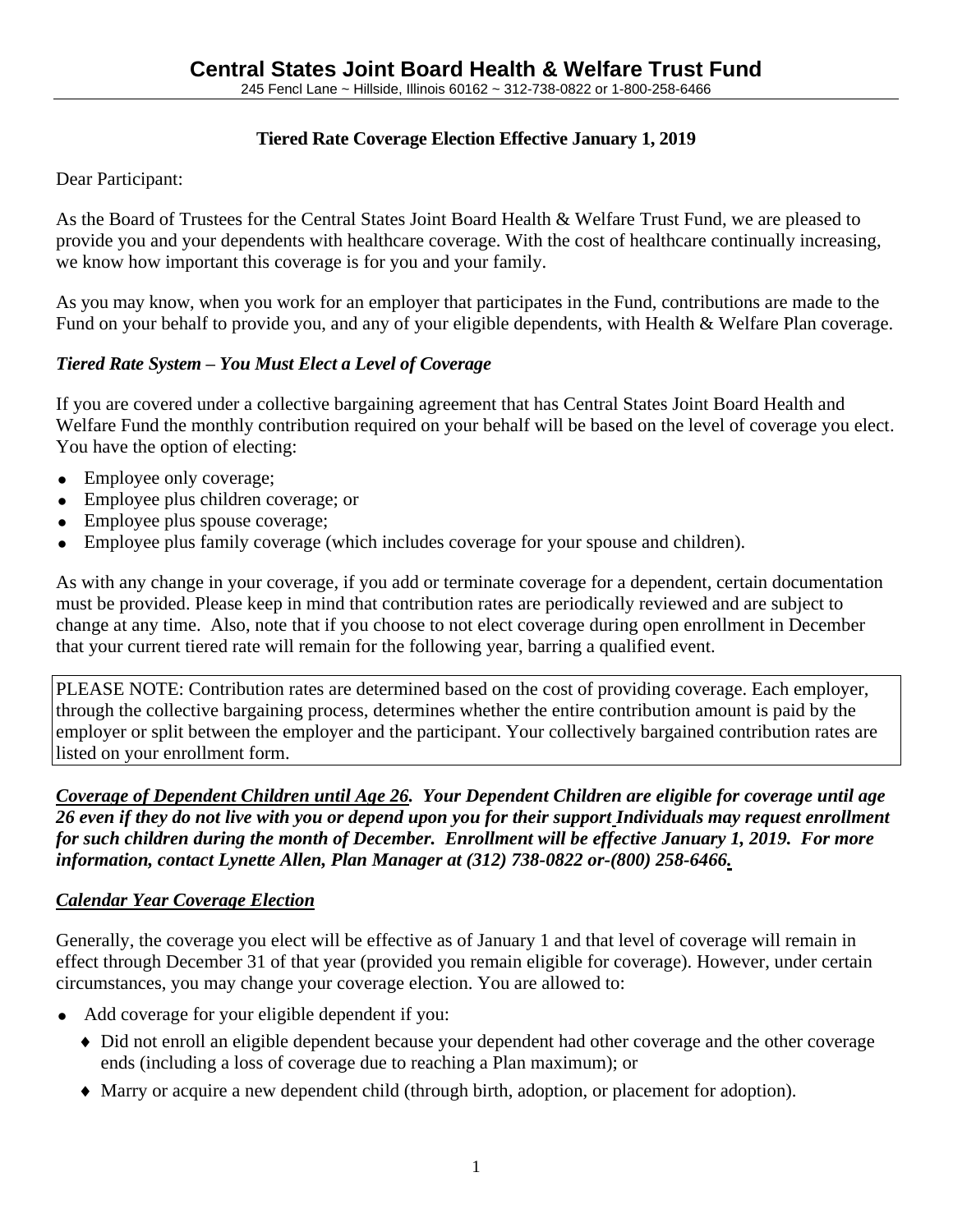- Terminate coverage for your eligible dependent(s) if they lose eligibility for Plan coverage, such as your dependent child attaining the limiting age or, the death of your spouse, or your divorce from your spouse.
- Change your coverage election if your costs change as a result of collective bargaining negotiations

**You must request a change in coverage within** *60 days* of the date of the event that qualifies you for this special enrollment (as described above). If you do not notify the Fund Office within **60 days** of the event, you will need to wait until the next enrollment period in December to request a change. Therefore, it is very important that you notify the Fund Office as soon as possible to request a special enrollment. *For example, if you elect employee plus spouse coverage and you subsequently divorce, while your ex-spouse may be eligible to elect and self-pay for COBRA continuation coverage, if you do not notify the Fund Office within 60 days, your monthly contribution rate will not be reduced to the employee only amount.* 

### **Please Note: Open Enrollment period is from December 1st to December 31st with change of election to be effective January 1st of the following year.**

### **What You Need to Do**

Attached you will find an enrollment form for 2019. During this initial, and subsequent, enrollment:

- Consider your options to determine the level of coverage that is best for you, and your family, if applicable.
- Complete the enrollment form.
- **Send the completed enrollment form to the Fund Office by \_\_\_\_\_\_\_\_\_\_\_.**

If you have any questions, please contact the Fund Office.

Sincerely, Board of Trustees

*This announcement serves as a Summary of Material Modifications (SMM) and contains highlights of certain features of the Plan. Full details are contained in the documents that establish the Plan provisions. If there is a discrepancy between the wording here and the documents that establish the Plan, the document language will govern. The Trustees reserve the right to amend, modify, or terminate the Plan at anytime.*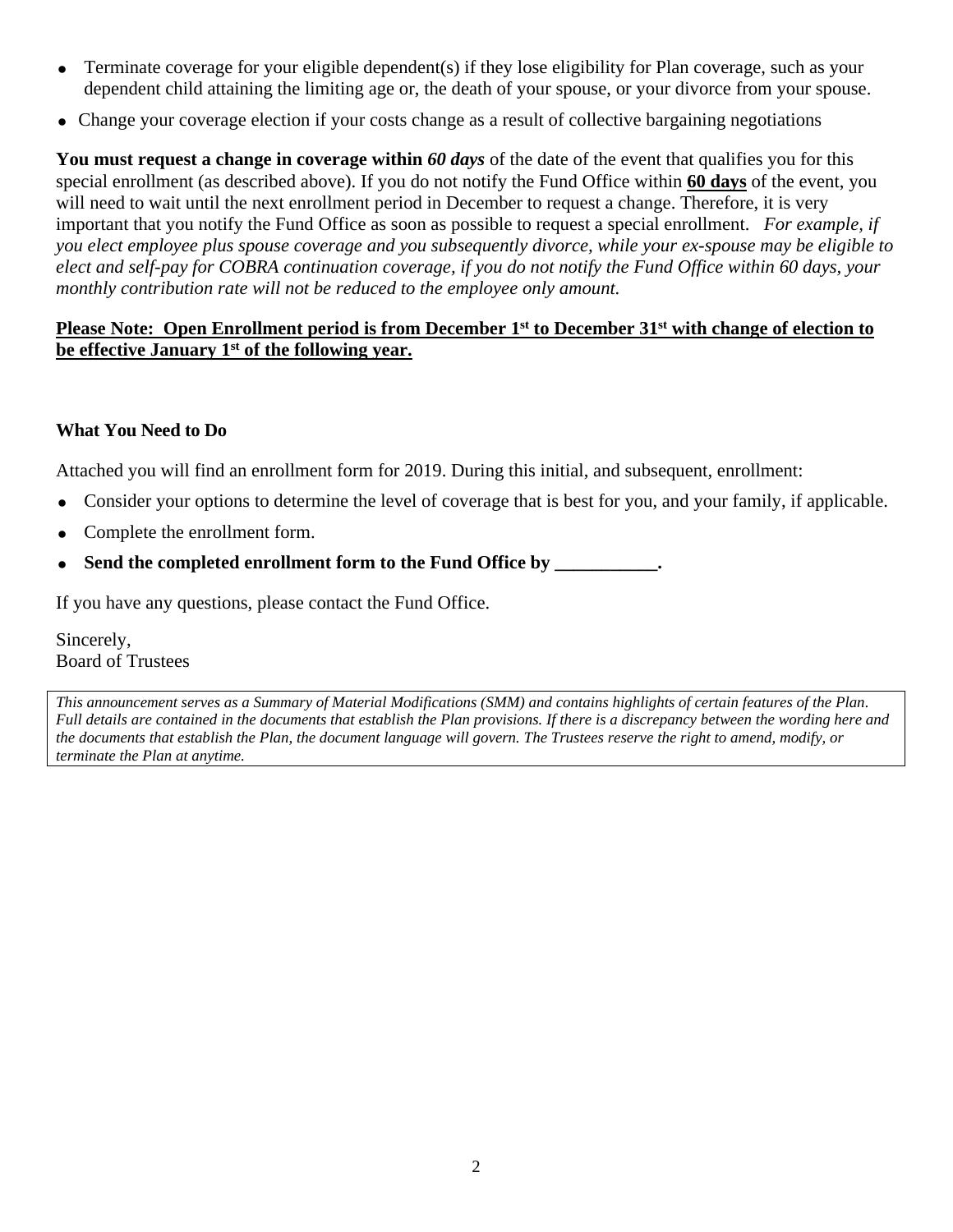245 Fencl Lane ~ Hillside, Illinois 60162 ~ 312-738-0822 or 1-800-258-6466

#### **Enrollment Form**

#### **Please complete, sign, and return this form to the Fund Office. Please print all information.**

|  |                                                                                                                      |                                        |                 |  | Employee SS#: ___________________________ |
|--|----------------------------------------------------------------------------------------------------------------------|----------------------------------------|-----------------|--|-------------------------------------------|
|  |                                                                                                                      |                                        |                 |  |                                           |
|  | Home Phone #:<br>Marital Status: <b>Depending Single De</b> Married                                                  | Date of Birth: Shop: Shop:<br>Divorced | Widowed Gender: |  | $\Box$ F $\Box$ M Hire Date:              |
|  | <b>Coverage Level Election</b>                                                                                       |                                        |                 |  |                                           |
|  | I elect the following coverage level under the Central States Joint Board Health & Welfare Trust Fund:               |                                        |                 |  |                                           |
|  | <b>Employee Only, with a monthly contribution rate of <math>\frac{6}{5}</math></b>                                   |                                        |                 |  |                                           |
|  | <b>Employee Plus Children, with a monthly contribution rate of <math>\frac{6}{3}</math></b>                          |                                        |                 |  |                                           |
|  | <b>Employee Plus Spouse, with a monthly contribution rate of \$</b>                                                  |                                        |                 |  |                                           |
|  | <b>Employee Plus Family</b> (Spouse and Child(ren)), with a monthly contribution rate of $$$                         |                                        |                 |  |                                           |
|  | <b>Dependent Information</b>                                                                                         |                                        |                 |  |                                           |
|  | Provide all information for eligible dependents to be covered under the Plan (attach additional page, if necessary). |                                        |                 |  |                                           |

| Full Name (First, MI, Last) | Relationship | Sex<br>M | Social Security Number | Date of birth | Check if Employed |
|-----------------------------|--------------|----------|------------------------|---------------|-------------------|
|                             |              |          |                        |               |                   |
|                             |              |          |                        |               |                   |
|                             |              |          |                        |               |                   |
|                             |              |          |                        |               |                   |

#### **Employee Authorization**

I understand that if I elect not to cover a dependent at this time, I will not be able to enroll my dependent until the next enrollment period, unless a special enrollment is necessary. By selecting a coverage level, signing, and submitting this form, I understand this election will remain in effect until the end of the calendar year for which this form is signed and I authorize the applicable contribution rate for this coverage, if any, be deducted from my paycheck. I understand that by electing coverage for a dependent child, I am certifying that the dependent child is not eligible for insurance coverage through his/her employer or through his/her spouse's employer. Moreover, I certify that I will promptly advise the Central States Joint Board Health & Welfare Fund if my dependent child's employer or his/her spouse's employer offers health coverage even if my dependent child elects not to receive coverage through his/her employer or his/her spouse's employer. **I hereby certify that the information on this form, to the best of my knowledge and belief, is true, correct, and complete. I understand any willfully false statement on this form is a federal crime that is punishable by fine or imprisonment.**

| Employee Name (print): |                                                                                   |  |
|------------------------|-----------------------------------------------------------------------------------|--|
| Employee's Signature:  | Date:                                                                             |  |
|                        | Completion of this enrollment form is not a guarantee of eligibility or benefits. |  |

\_\_\_\_\_ Initials of Company Representative for approval of enrollment form due to change, addition or open enrollment.